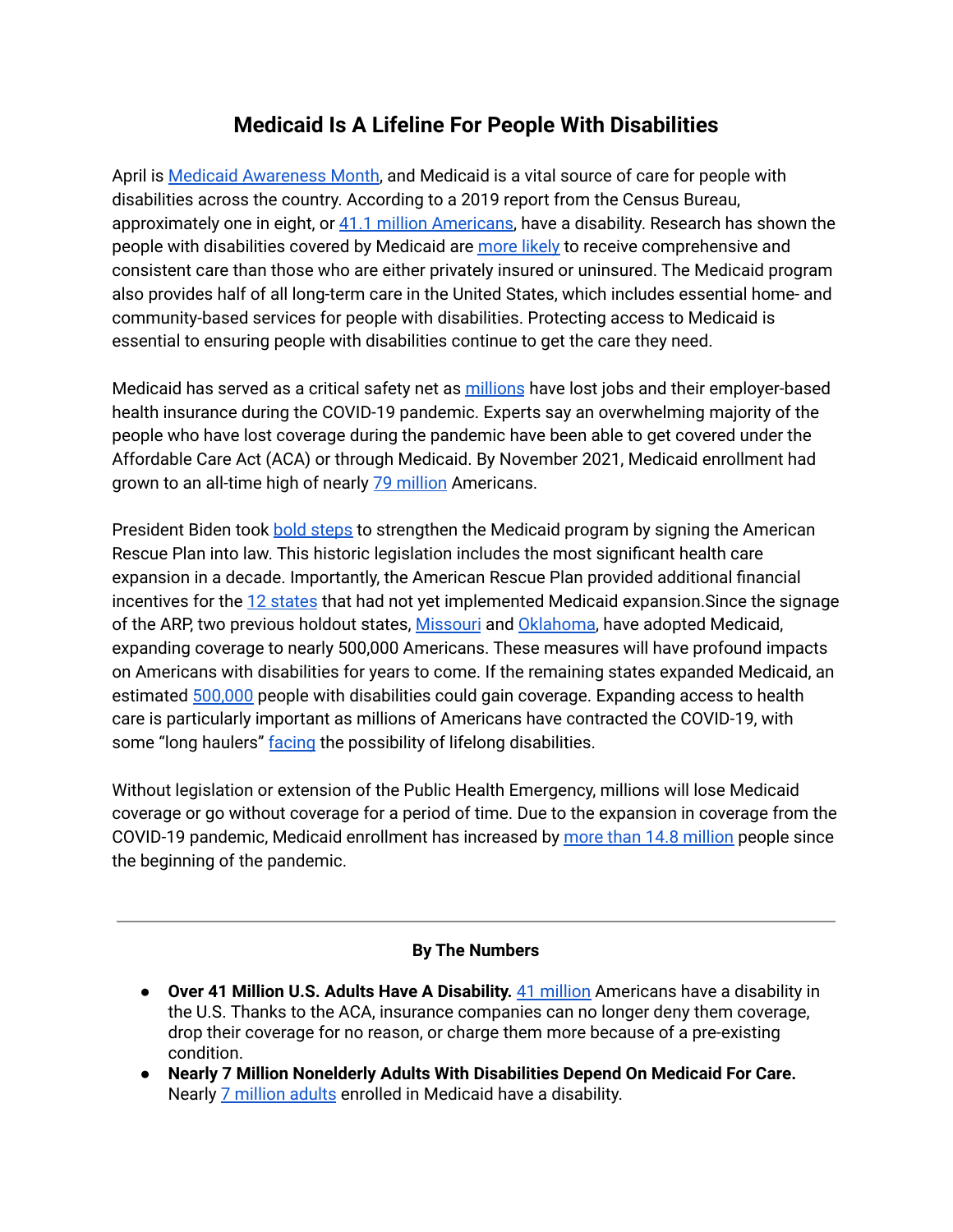- **Over 10 Million Medicaid Enrollees Under 65 Have A Disability.** More than 10 [million](https://www.kff.org/medicaid/state-indicator/distribution-of-medicaid-enrollees-by-enrollment-group/?currentTimeframe=0&selectedDistributions=individuals-with-disabilities&sortModel=%7B%22colId%22:%22Location%22,%22sort%22:%22asc%22%7D) people under age 65 enrolled in Medicaid live with at least one disability.
- **Nearly 45 Percent Of Adults With Disabilities Have Medicaid Coverage.** Medicaid covers 45 [percent](https://www.kff.org/medicaid/issue-brief/10-things-to-know-about-medicaid-setting-the-facts-straight/) of nonelderly adults with disabilities, including adults with physical disabilities, developmental disabilities, brain injuries, and mental illness.
- **3 in 10 Nonelderly People With Disabilities Rely On Medicaid For Long Term Care.** In 2017, 3 in [10](https://www.kff.org/medicaid/issue-brief/medicaid-restructuring-under-the-american-health-care-act-and-nonelderly-adults-with-disabilities/) nonelderly people with disabilities relied on Medicaid for long-term care. Nearly 85 percent of this population has incomes below 200% of the FPL.

### *Republican Efforts To Block Medicaid Expansion Limits Access For People With Disabilities*

Twelve years ago, the ACA opened the door for states to expand Medicaid, and the results are piling in: Medicaid expansion works. In addition to providing coverage for 18 [million](https://www.kff.org/health-reform/state-indicator/medicaid-expansion-enrollment/?currentTimeframe=0&sortModel=%7B%22colId%22:%22Location%22,%22sort%22:%22asc%22%7D) people, expansion has resulted in healthier people, communities, and economies.

[Study](https://www.cbpp.org/research/health/chart-book-the-far-reaching-benefits-of-the-affordable-care-acts-medicaid-expansion) after study shows that Medicaid expansion increases access to care, improves financial security, and leads to better health outcomes. The program has increased access to lifesaving cancer screenings, improved infant and maternal health, and increased access to substance abuse treatment -- and the list goes on. A growing body of evidence shows that expanding Medicaid has [saved](https://www.cbpp.org/research/health/medicaid-expansion-has-saved-at-least-19000-lives-new-research-finds) lives.

**People With Disabilities Rely On Medicaid Expansion For Coverage.** Of the 8.7 [million](https://www.kff.org/medicaid/issue-brief/how-might-medicaid-adults-with-disabilities-be-affected-by-work-requirements-in-section-1115-waiver-programs/) disabled adults enrolled in Medicaid, only 43 percent qualify for supplemental security income (SSI). [More](https://www.kff.org/medicaid/issue-brief/people-with-disabilities-are-at-risk-of-losing-medicaid-coverage-without-the-aca-expansion/) than six in 10 nonelderly Medicaid adults with disabilities do not receive SSI, meaning that they qualify for Medicaid on another basis such as low-income or as parents in non-expansion states.

**Medicaid Expansion Helps Adults Gain Access To Care Without Having To Wait On A Disability Determination.** Medicaid expansion [helps](https://www.kff.org/health-reform/issue-brief/the-affordable-care-acts-impact-on-medicaid-eligibility-enrollment-and-benefits-for-people-with-disabilities/) adults with disabilities gain quicker access to coverage without waiting for a disability determination, which can take [years.](https://www.disabilitysecrets.com/resources/survey-statistics-how-long-does-it-take-to-get-approved-for-social-security-disability-benefits.html) The ACA Medicaid expansion has allowed people who previously weren't eligible for coverage, and would otherwise be [uninsured,](https://www.kff.org/medicaid/issue-brief/key-questions-about-medicaid-home-and-community-based-services-waiver-waiting-lists/) gain coverage. Many uninsured individuals with pre-existing conditions who would have not qualified for Social Security Disability Insurance yet, can now be covered under the ACA.

**Medicaid Expansion Reduces Out-Of-Pocket Health Care Spending, Which Is Especially Important For People With Disabilities Who Often Have Limited Incomes.** According to the Georgetown Center for Children and Families, [between](https://ccf.georgetown.edu/2018/03/08/research-update-medicaid-pulls-americans-out-of-poverty-updated-edition/) 2010 and 2015, the average out-of-pocket spending decreased in states that expanded Medicaid and increased in non-expansion states. A majority, or nearly 85 [percent,](https://www.kff.org/medicaid/issue-brief/medicaid-restructuring-under-the-american-health-care-act-and-nonelderly-adults-with-disabilities/) of adults with disabilities who have Medicaid coverage earn annual incomes of less than 200 percent of the FPL, \$12,060 for an individual, making access to affordable health care even more essential. In 2022, CMS adopted rules to lower maximum out-of-pocket costs by [\\$400.](https://www.cms.gov/newsroom/press-releases/cms-adopt-rules-lower-health-care-costs-2022-federal-health-insurance-marketplace-plans#:~:text=The%20Centers%20for%20Medicare%20%26%20Medicaid,Marketplaces%20in%20plan%20year%202022.)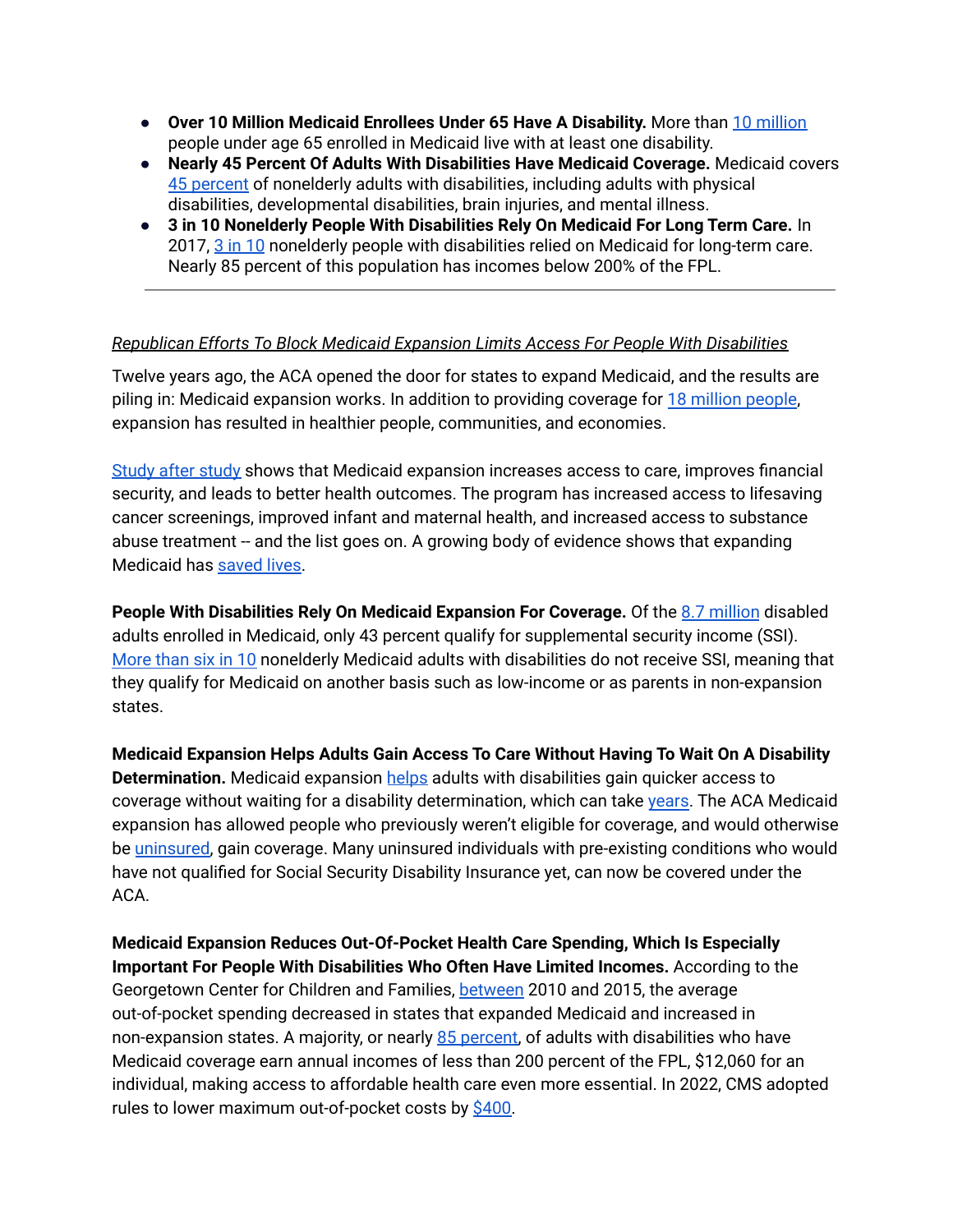## *Medicaid Is A Vital Source Of Care For People With Disabilities*

**Medicaid Helps People With Disabilities Receive Comprehensive, Consistent Care.** Compared to people with disabilities who are covered by private insurance, nonelderly Medicaid adults with disabilities are four times as [likely](https://www.kff.org/medicaid/issue-brief/medicaid-restructuring-under-the-american-health-care-act-and-nonelderly-adults-with-disabilities/) to receive nursing or other health care at home, more than 2.5 times as likely to have three or more functional limitations, and more than 1.5 times as likely to have 10 or more health care visits in a year compared to people with disabilities who are privately insured.

**Medicaid Covers A Broad Range Of Preventive And Medical Services.** Thanks to Medicaid, nonelderly adults with disabilities have [access](https://www.kff.org/medicaid/issue-brief/medicaid-restructuring-under-the-american-health-care-act-and-nonelderly-adults-with-disabilities/) to regular preventative care and treatment for chronic illnesses and conditions. States are now required to provide a minimum amount of services for adults, such as hospital stays, physician, lab, and x-ray services, and nursing home care. States also have the opportunity to provide a broad range of optional [services,](http://kff.org/report-section/current-flexibility-in-medicaid-issue-brief/) such as prescription drugs, physical therapy, private duty nursing, personal care, rehabilitative services, and case management.

**Adults With Disabilities Are More Likely To Have Medicaid, And Less Likely To Have Private Insurance, Than Those Without Disabilities.** Adults with disabilities are three [times](https://www.kff.org/medicaid/issue-brief/medicaid-restructuring-under-the-american-health-care-act-and-nonelderly-adults-with-disabilities/) as likely to be covered by Medicaid and half as likely to have private insurance. This is due to the greater health needs of people with disabilities and that they are less likely to have access to employer-sponsored coverage.

**Medicaid Provides Half Of Long-Term Care In U.S.** Medicaid provides [half](https://www.medicaid.gov/medicaid/program-information/downloads/accomplishments-report.pdf) the nation's long-term care. Medicaid providers and consumers have worked to broaden access to care in home and community based settings, where many seniors and people with disabilities would prefer to live. In 2013, the majority of Medicaid spending on long term services and supports (LTSS) was for home and community based services (HCBS) rather than for institutional care.

**Medicaid Helps People With Disabilities Who Need Long-Term Care To Stay In Their** 80 percent of nonelderly people with [disabilities](https://www.kff.org/medicaid/issue-brief/medicaid-restructuring-under-the-american-health-care-act-and-nonelderly-adults-with-disabilities/) who use Medicaid long-term care are served in the community, with the remaining 20 percent in institutions. Over the past few decades, states have expanded community services to serve more nonelderly adults with disabilities instead of in nursing home facilities. HCBS typically are less expensive than nursing homes and are preferred by many nonelderly adults with disabilities.

### *Medicaid Increases Financial Security For People With Disabilities*

**Medicaid Is One Of The Most Effective Anti-Poverty Programs, Particularly For People With Disabilities.** Medicaid [reduced](https://ccf.georgetown.edu/2018/03/08/research-update-medicaid-pulls-americans-out-of-poverty-updated-edition/) the health inclusive poverty measure by 3.8 percentage points. This is comparable to the combined effect of all social insurance programs and greater than the